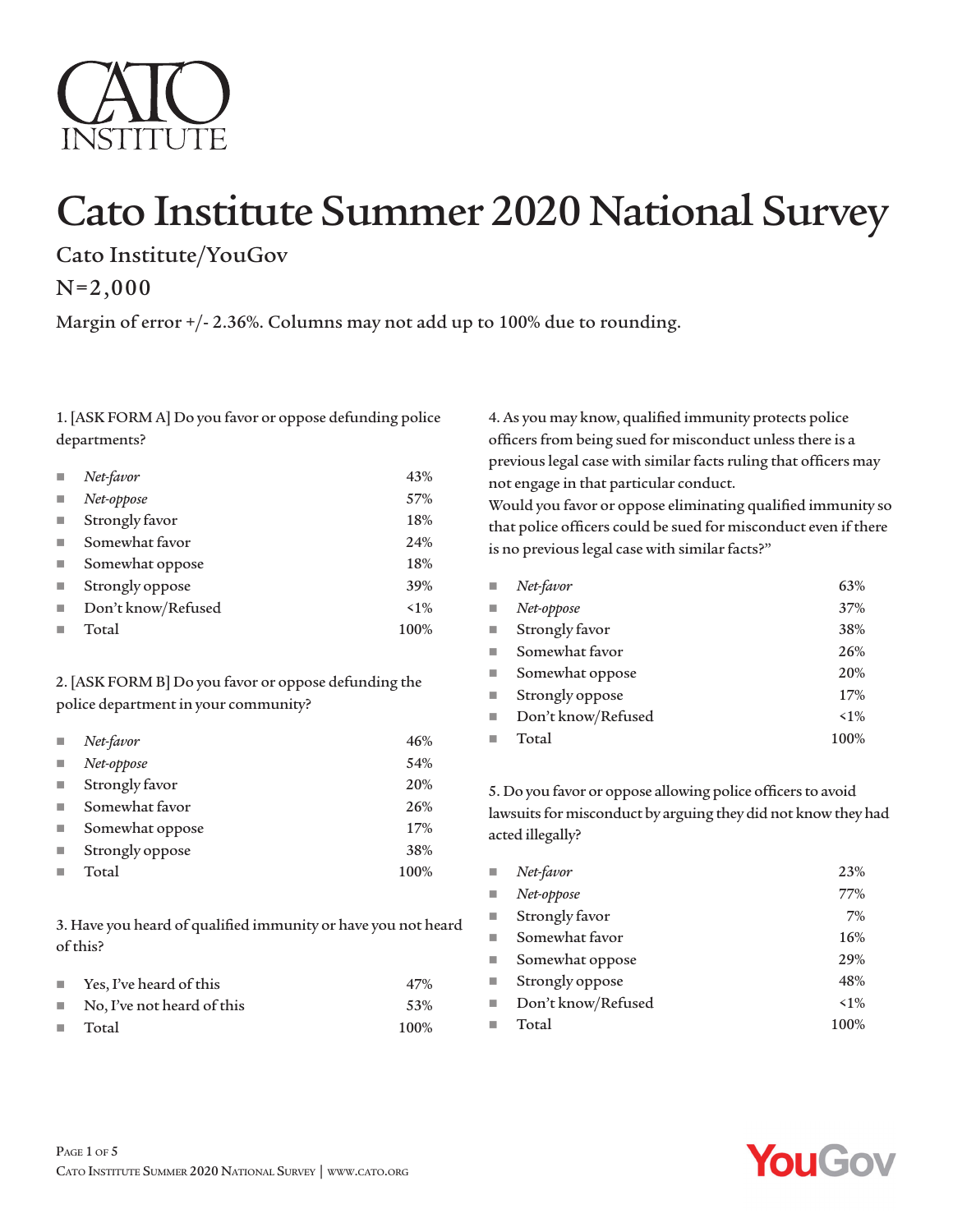6. Do you agree or disagree with the following statements? "If we eliminate qualified immunity for police officers, they may be too afraid to do their jobs effectively because they will fear being sued or harassed."

| Net-agree         | 55%  |
|-------------------|------|
| Net-disagree      | 45%  |
| Strongly agree    | 26%  |
| Somewhat agree    | 29%  |
| Somewhat disagree | 23%  |
| Strongly disagree | 22%  |
| Total             | 100% |

7. Do you agree or disagree with the following statements? "If we're too critical of the police, they may be reluctant to do their jobs effectively and crime could go up."

| Net-agree          | 55%   |
|--------------------|-------|
| Net-disagree       | 45%   |
| Strongly agree     | 27%   |
| Somewhat agree     | 28%   |
| Somewhat disagree  | 21%   |
| Strongly disagree  | 24%   |
| Don't know/Refused | $1\%$ |
| Total              | 100%  |

## [Q8 HELD FOR FUTURE RELEASE]

9. If a police officer violates a person's rights, but is unaware at the time that their actions were illegal, should that officer be held accountable for their conduct?

| $Net$ -yes         | 79%   |
|--------------------|-------|
| Net-no             | 21%   |
| Definitely yes     | 40%   |
| Probably yes       | 38%   |
| Probably no        | 17%   |
| Definitely no      | 5%    |
| Don't know/Refused | $1\%$ |
| Total              | 100%  |
|                    |       |

10. As you may know, police unions often require that police officers fired for misconduct have their case reviewed by an arbitrator who can overturn the firing and rehire the officer. Do you favor or oppose allowing arbitrators to review and overturn police firings for misconduct?

| ш | Net-favor       | 52%  |
|---|-----------------|------|
|   | Net-oppose      | 48%  |
|   | Strongly favor  | 19%  |
|   | Somewhat favor  | 33%  |
|   | Somewhat oppose | 25%  |
|   | Strongly oppose | 23%  |
|   | Total           | 100% |

11. Many police union contracts require that police officers' records of misconduct be erased every few years. Do you favor or oppose erasing police records of misconduct every few years?

| $\mathcal{L}_{\mathcal{A}}$ | Net-favor       | 16%  |
|-----------------------------|-----------------|------|
| $\blacksquare$              | Net-oppose      | 84%  |
| $\mathcal{L}_{\mathcal{A}}$ | Strongly favor  | 6%   |
| ٠                           | Somewhat favor  | 11%  |
| $\blacksquare$              | Somewhat oppose | 26%  |
| $\blacksquare$              | Strongly oppose | 58%  |
| п                           | Total           | 100% |

12. Should police unions be allowed to collectively bargain with government officials over the methods used to hold police officers accountable for misconduct?

| u. | Yes, allowed                   | 38%  |
|----|--------------------------------|------|
|    | $\blacksquare$ No, not allowed | 62%  |
| ш. | Total                          | 100% |

13. Do you personally know anyone who has been physically mistreated or abused by the police? (Select all that apply)

|                  | $\blacksquare$ Yes, me             | 12% |
|------------------|------------------------------------|-----|
|                  | $\blacksquare$ Yes, someone I know | 26% |
| <b>The State</b> | N <sub>0</sub>                     | 67% |

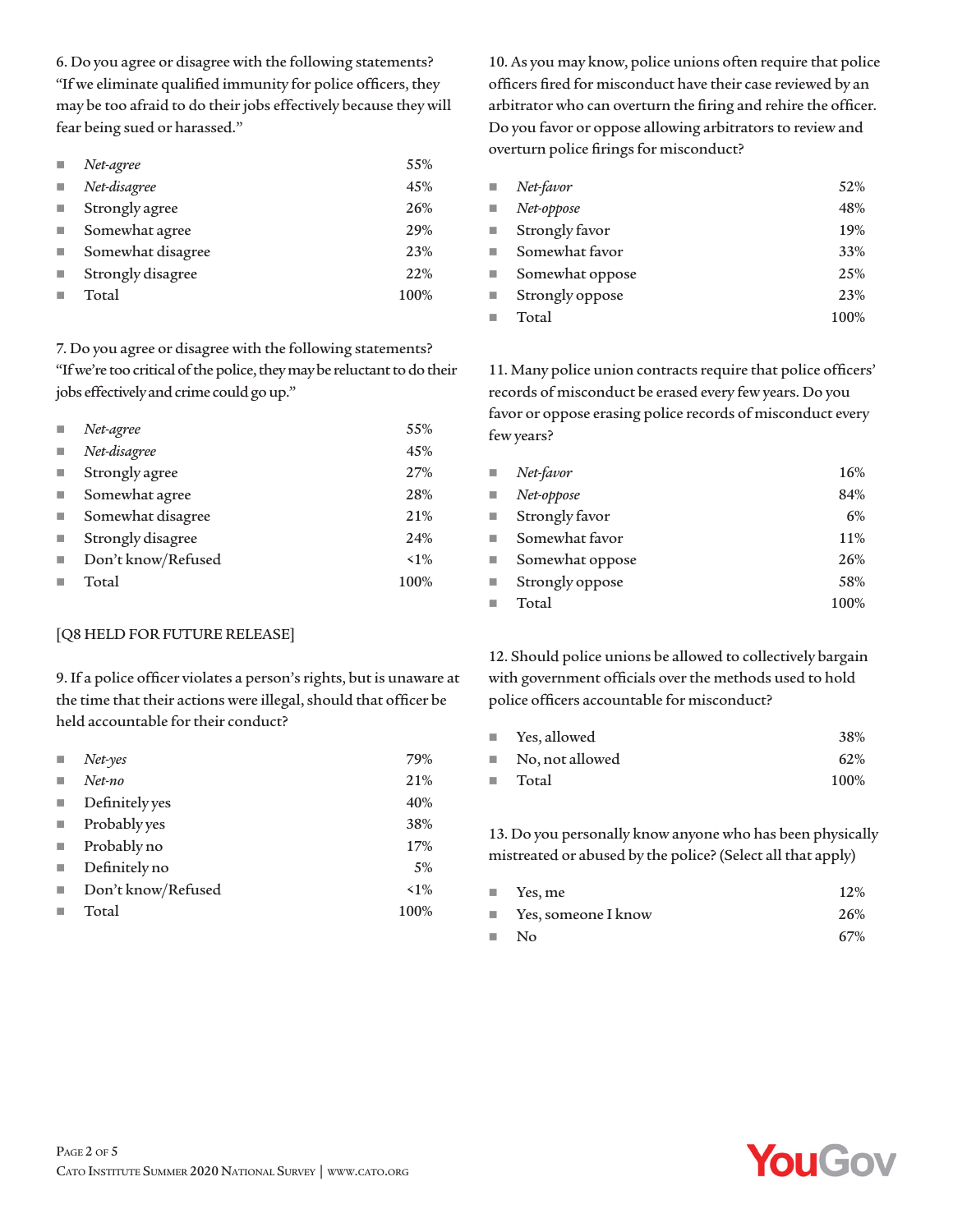14. If you were to estimate, about what percentage of police officers from 0-100% do you think frequently use excessive force?

| П | Mean               | 33%   |
|---|--------------------|-------|
| П | Median             | 25%   |
| ٠ | $0 - 25%$          | 53%   |
| П | 26-50%             | 22%   |
| ш | 51-75%             | 12%   |
| П | 76-100%            | 12%   |
| П | Don't know/Refused | $1\%$ |
| П | Total              | 100%  |
|   |                    |       |
| ш | $0\%$              | $1\%$ |
| П | $1 - 5%$           | 25%   |
| П | $6 - 15%$          | 14%   |
| П | 16-25%             | 13%   |
| П | 26-50%             | 22%   |
| ш | 51-74%             | 8%    |
| ш | 75-89%             | 8%    |
| П | 90-99%             | 5%    |
| П | 100%               | 2%    |
| ш | Don't know/Refused | 1%    |
| ш | Total              | 100%  |
|   |                    |       |

15. As you may know, police arrest disproportionately more black people than members of other racial groups. Do you think this is primarily due to…

| Police racial bias                              | 30%  |
|-------------------------------------------------|------|
| Racial bias written into the laws that          |      |
| police enforce                                  | 10%  |
| Different crime rates among different           |      |
| racial groups                                   | 38%  |
| Different poverty levels among different groups | 13%  |
| Something else                                  | 9%   |
| Total                                           | 100% |
|                                                 |      |

## [Q16-Q18 HELD FOR FUTURE RELEASE]

19. Which of these two statements comes closer to your own view?

| The government should promote traditional |       |
|-------------------------------------------|-------|
| values in our society                     | .50%  |
| The government should not favor any       |       |
| particular set of values                  | 50%   |
| Don't Know/Refused                        | $1\%$ |
| Total                                     | 100%  |

20. If you had to choose, would you rather have a:

| <b>The Contract of the Contract of the Contract of the Contract of the Contract of the Contract of the Contract of the Contract of the Contract of the Contract of the Contract of the Contract of The Contract of The Contract </b> | Smaller government providing fewer services | 46%   |
|--------------------------------------------------------------------------------------------------------------------------------------------------------------------------------------------------------------------------------------|---------------------------------------------|-------|
| H.                                                                                                                                                                                                                                   | Bigger government providing more services   | 54%   |
| <b>College</b>                                                                                                                                                                                                                       | Don't Know/Refused                          | $1\%$ |
|                                                                                                                                                                                                                                      | $\blacksquare$ Total                        | 100%  |

## 21. Age

| <b>College</b>              | 18-29                | 21%  |
|-----------------------------|----------------------|------|
| $\mathcal{L}_{\mathcal{A}}$ | $30-44$              | 25%  |
| <b>The Second</b>           | 45-54                | 13%  |
|                             | $\blacksquare$ 55-64 | 20%  |
| T.                          | $65+$                | 21%  |
| $\mathcal{L}_{\mathcal{A}}$ | Total                | 100% |

## 22. What is your gender?

| <b>College</b>      | Male                  | 49%  |
|---------------------|-----------------------|------|
|                     | $\blacksquare$ Female | 51%  |
| <b>The Contract</b> | Total                 | 100% |

## 23. What racial or ethnic group best describes you?

|                | White             | 63%   |
|----------------|-------------------|-------|
| п              | <b>Black</b>      | 12%   |
| $\blacksquare$ | Hispanic          | 16%   |
| ш              | Asian             | 3%    |
|                | ■ Native American | 1%    |
| ٠              | Mixed             | 2%    |
|                | Other             | 3%    |
| ٠              | Middle Eastern    | $0\%$ |
|                | Total             | 100%  |

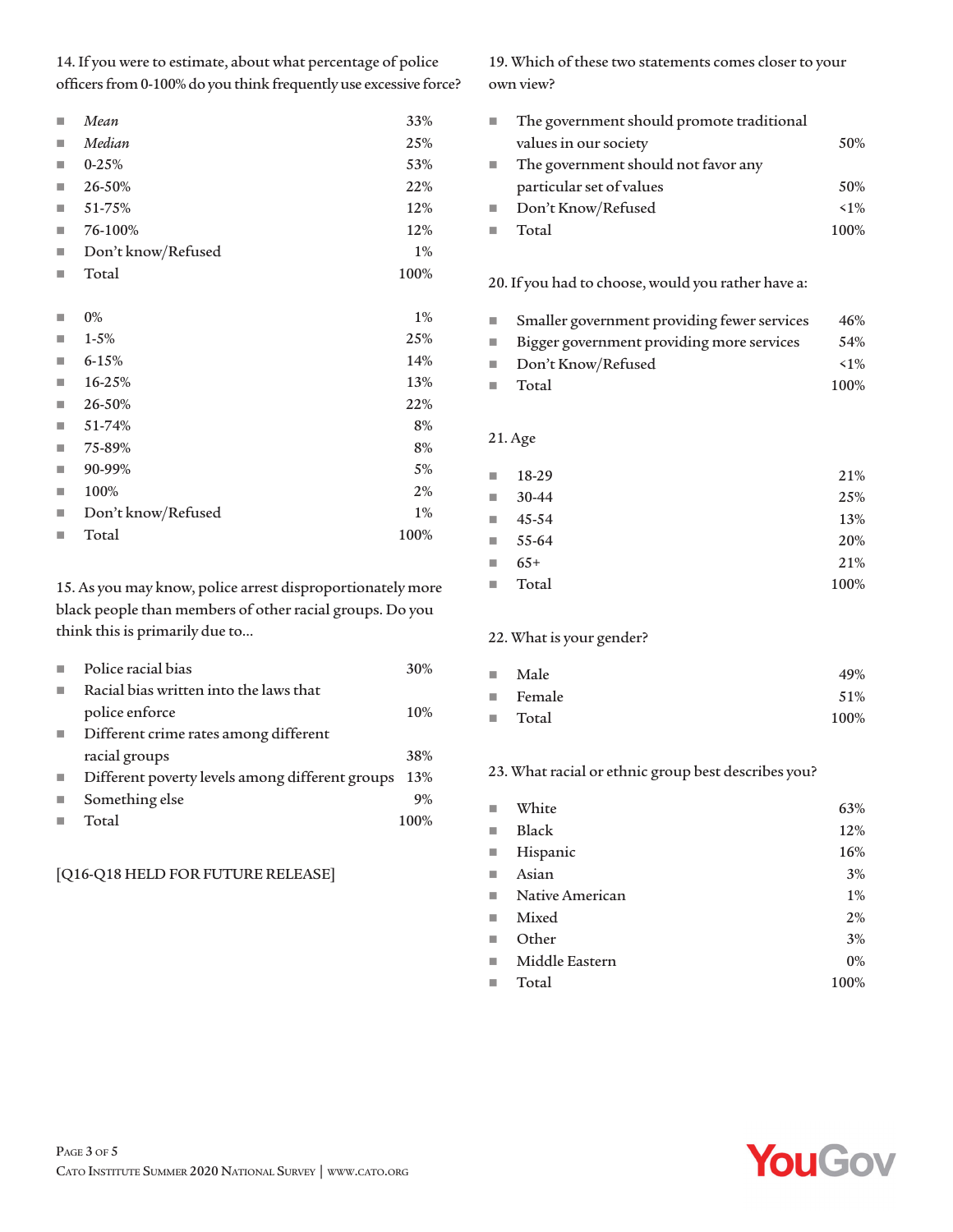24. What is the highest level of education you have completed?

| $\sim 100$ | High School or Less | 40%  |
|------------|---------------------|------|
|            | Some College        | 31%  |
|            | ■ College Degree    | 18%  |
| m.         | Post-Grad           | 11%  |
| a.         | Total               | 100% |

## 25. Which of the following best describes your current employment status?

| п                        | Married                      | 46%  |
|--------------------------|------------------------------|------|
| $\overline{\phantom{a}}$ | Separated                    | 2%   |
| п                        | Divorced                     | 11%  |
| п                        | Widowed                      | 6%   |
| ш                        | Never married                | 29%  |
| ш                        | Domestic / civil partnership | 6%   |
|                          | Total                        | 100% |

## 26. Employment Status

|   | Full-time            | 32%  |
|---|----------------------|------|
| п | Part-time            | 10%  |
| ш | Temporarily laid off | 4%   |
| п | Unemployed           | 10%  |
| ш | Retired              | 21%  |
| ш | Permanently disabled | 8%   |
| ш | Homemaker            | 6%   |
| ш | Student              | 6%   |
|   | Other                | 3%   |
|   | Total                | 100% |

## 27. What is your income?

| ш                        | $<$ \$20 $K$ | 15%  |
|--------------------------|--------------|------|
| ш                        | \$20K-\$39K  | 17%  |
| $\overline{\phantom{a}}$ | \$40K-\$59K  | 16%  |
| п                        | \$60K-\$99K  | 20%  |
| П                        | $$100K+$     | 18%  |
|                          | Refused      | 14%  |
|                          | Total        | 100% |

28. Generally speaking, do you think of yourself as a …

| <b>III</b>     | Democrat    | 36%   |
|----------------|-------------|-------|
| an i           | Republican  | 25%   |
| <b>College</b> | Independent | 28%   |
| <b>In</b>      | Other       | $5\%$ |
| a.             | Not sure    | 7%    |
| m.             | Total       | 100%  |

## 29. Ideology

|                | $\blacksquare$ Very liberal | 13%  |
|----------------|-----------------------------|------|
| m.             | Liberal                     | 16%  |
|                | $\blacksquare$ Moderate     | 30%  |
| <b>College</b> | Conservative                | 18%  |
|                | ■ Very conservative         | 11%  |
|                | $\blacksquare$ Not sure     | 11%  |
| ш              | Total                       | 100% |
|                |                             |      |

#### 30. Religion

|   | Protestant                | 27%   |
|---|---------------------------|-------|
|   | Roman Catholic            | 20%   |
|   | Mormon                    | $1\%$ |
|   | Eastern or Greek Orthodox | $1\%$ |
|   | Jewish                    | 3%    |
|   | Muslim                    | $1\%$ |
|   | <b>Buddhist</b>           | $1\%$ |
|   | Hindu                     | $1\%$ |
|   | Atheist                   | 8%    |
|   | Agnostic                  | 6%    |
| ш | Nothing in particular     | 22%   |
|   | Something else            | 9%    |
|   | Total                     | 100%  |